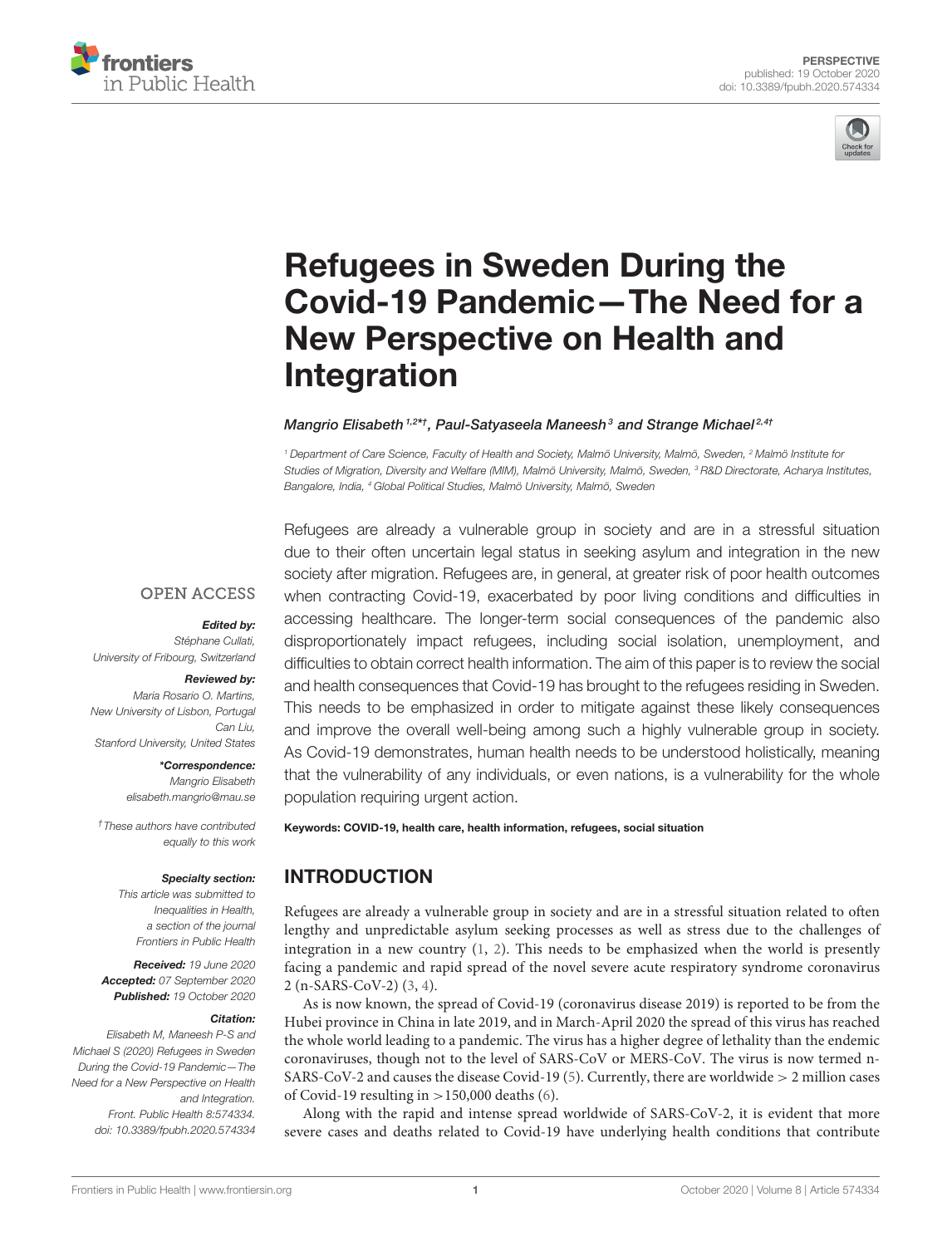to the outcome [\(7\)](#page-3-6). During a pandemic when there is no vaccine or proven treatment available, compounded with the uncertainty of immunity against the virus among the population, there is significant stress on the entire healthcare system that could potentially lead to higher mortalities from other normally treatable conditions. To protect the healthcare system and control the health impact of Covid-19, it is essential to identify and protect those groups particularly vulnerable to the pandemic. This paper focuses on refugees as a particularly vulnerable group, and uses Sweden as a case for the reason that the country has a high refugee population as well as having experienced significant exposure to the Covid-19 virus. The aim of this paper is to review the social and health consequences that Covid-19 has brought to the refugees residing in Sweden.

Refugees are a vulnerable group in society and it is reported that in Sweden this group has a higher proportion of overweight and obesity compared to the rest of the population, as well as higher smoking rates. This is a challenge since both overweight, obesity, and smoking have been seen as risk factors for Covid-19 [\(8,](#page-3-7) [9\)](#page-3-8). Around 65% of the refugees in Sweden are either overweight or obese [\(10,](#page-3-9) [11\)](#page-3-10) compare to 50% in the rest of the population [\(12\)](#page-3-11). Among refugees in Sweden, around 35% are smokers [\(10,](#page-3-9) [11\)](#page-3-10), which is higher than the rest of the population [\(12\)](#page-3-11). Refugees also have challenges in accessing health care, and although they have the same rights to obtain care as the rest of the population, the proportion of unmet health care needs in this group is high [\(10,](#page-3-9) [11,](#page-3-10) [13\)](#page-3-12). Unmet health care needs mean having been in need of health care during the last 3 months but not sought care (e.g., due to lack of trust in doctors, difficulties contacting medical services, etc.) [\(14\)](#page-3-13). The proportion of unmet health care needs were between 30 and 70% in the different surveys [\(10,](#page-3-9) [11,](#page-3-10) [13\)](#page-3-12).

A high proportion of refugees from Somalia and Eritrea have died in Sweden due to Covid-19 [\(15\)](#page-3-14). These refugees typically reside currently in overcrowded socially deprived areas in Stockholm, Sweden, and often face linguistic barriers when accessing information necessary to adopting measures to mitigate their exposure to the pandemic [\(15\)](#page-3-14). We also see that some refugee groups have low health-literacy, meaning knowledge about healthcare and personal well-being [\(14\)](#page-3-13). These factors highlight the importance of better communicating information during a pandemic that needs to be sensitive to different populations and translated quickly for immigrant communities, as well as the broader health effects of poverty and social exclusion. There is also a potential for unemployment among the refugees due to their jobs being in small companies and restaurants; [\(14\)](#page-3-13) this could lead the already vulnerable population being pushed into worsening poverty, since only around 30% of the refugees in Sweden were employed before the pandemic [\(10\)](#page-3-9).

# MAKING EXISTING PROBLEMS WORSE

Refugees often lack stable accommodation and employment, and have a greater risk of being criminalized and subject to punitive measures. Further on, along with creating significant stress for refugees, the demand to self-isolate within one's abode risks undermining measures to contain the virus unless regulators and policy enforcers are sensitive to the lack of stable accommodation available to refugees. Due to migration control measures, refugees regularly need to change address to avoid the risk of deportation, as well as often lacking access to reliable employment required to maintain access to stable housing. The effect is to force refugees into decreasingly livable conditions that, counterproductively, are likely to heighten their exposure to the Covid-19 virus and the life conditions identified as furthering its spread [\(16\)](#page-3-15).

Refugees typically also have only limited access to health care and face administrative, legal, financial, or language barriers to accessing appropriate care in host countries [\(16\)](#page-3-15). If there are no measures taken in order to improve conditions, the risk increases for an outbreak of Covid-19 among refugee groups [\(16\)](#page-3-15). In general, worldwide refugees face a risk of increased societal stigmatization if they seek medical care and disclose any potential symptoms, fearing any potential diagnosis might worsen their already vulnerable status and civil freedoms [\(17\)](#page-3-16). In Sweden, the heightened demand for big data surveillance in healthcare means that there are fewer channels through which refugees can safely seek help without fear of negative reprisals [\(18\)](#page-3-17).

In considering Sweden, the approach has to a large extent continued to be an open society, which means that they have employed "soft measures" in dealing with the pandemic, mainly relying on recommendations and very few legislative controls [\(19\)](#page-3-18). Strong recommendations related to hand hygiene, physical distancing, working from home when possible, staying home when sick and avoiding unnecessary traveling. Secondary schools and universities have been closed but preschool and primary schools open, since the children are not seen as the driver of the pandemic.

Due to the recommendation of physical distancing and less social gatherings, many businesses have either closed or scaleddown, especially within the hotel, restaurant, and travel sectors [\(20\)](#page-3-19). This has, of course, an impact on employment in Sweden. The numbers of dismissals has increased and is above the numbers in one of Sweden's worst financial crises in living memory, that occurred 1990–1994 [\(20\)](#page-3-19). This is a challenging situation especially for vulnerable groups such as refugees that already face challenges to find a job [\(10\)](#page-3-9).

## REFUGEES AS A LITMUS TEST

Vulnerable groups in society are historically made up of individuals who are the first to experience the negative effects of growing economic inequality and political instability. Refugees have acted as a litmus test of changing social norms, as decades of growing economic inequality and a declining welfare state were followed by new political parties which managed to articulate societal frustrations via an anti-migrant rhetoric that has seen them gain significant power across the globe [\(21\)](#page-3-20).

As those often most excluded in society, refugees are a litmus test not only of less tolerant societal attitudes, but also of where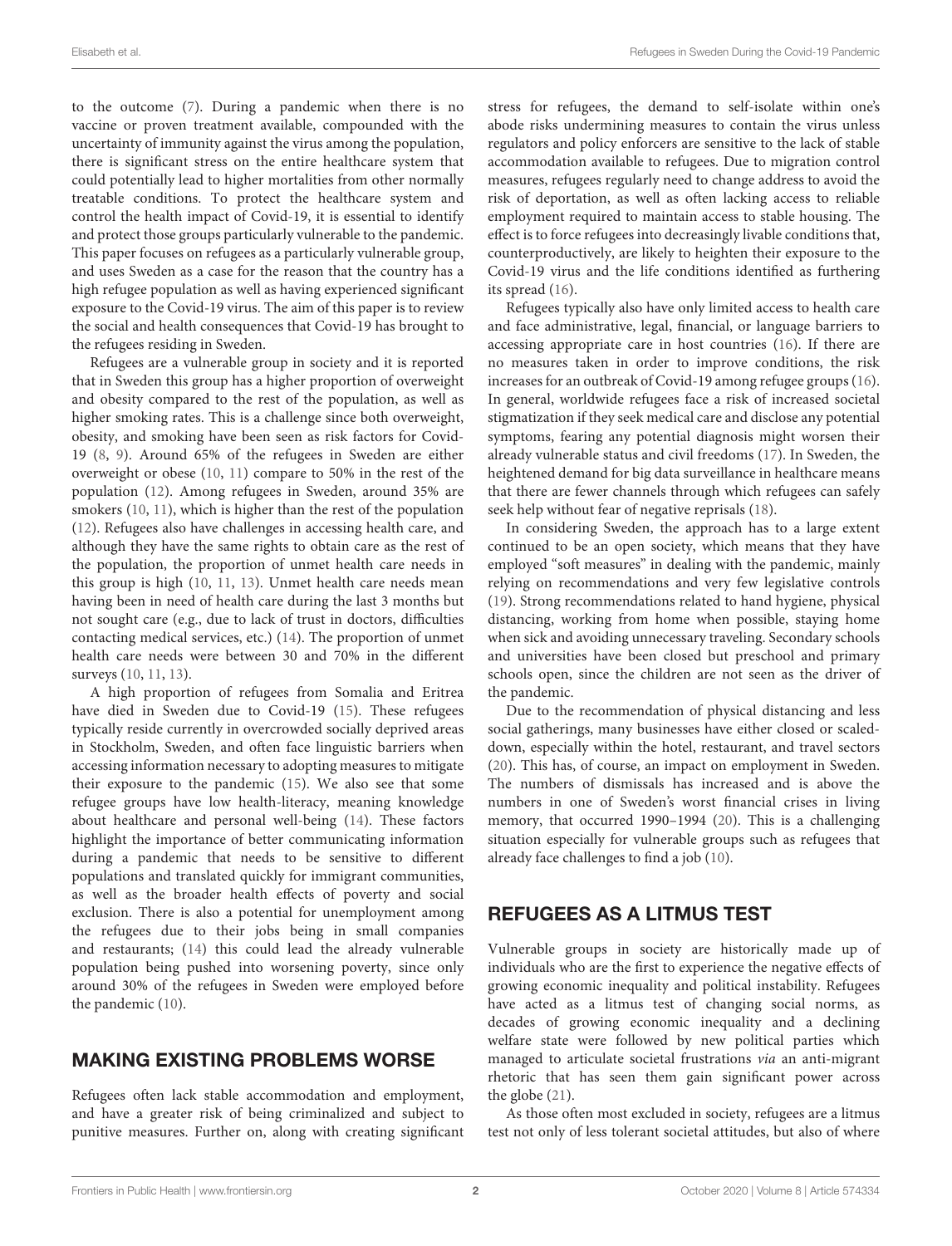the state begins to fail. Declined access to healthcare, for example, is felt first by refugees, since they are facing the greatest challenges to prioritize their own health needs and overcome the entry barriers [\(13\)](#page-3-12). For example, in Sweden increasing demands on individuals—such as to use complicated technologies for booking healthcare appointments, or to take a greater role in deciding which healthcare service they should choose—can often function as barriers that prevent refugees accessing healthcare [\(22\)](#page-4-0). In the case of Covid-19, where there is suddenly both an increased demand for healthcare services at the same time as new obstacles to seeking healthcare (e.g., cancellation of normal consultations, transfer of face-to-face meetings to telephony, and web-based meetings) there are few means through which refugees can obtain healthcare.

Whilst many of the negative effects of Covid-19 experienced by refugees are felt by the wider society of the host nation, due to the reasons outlined above it is often refugees that experience those problems first and to a greater extent. Refugees may come from countries where online activities are monitored closely by the police, there is a preference for exclusively face-to-face communication when dealing with private matters [\(23\)](#page-4-1). Yet, the move over to digital-only solutions that has accelerated with Covid-19 means face-to-face communication is rarely an option with the risk that refugees choose to, instead, seek unreliable forms of health information and even self-medication.

Given this, refugees provide lessons for the broader society as to the effects of Covid-19 and where urgent action is required to mitigate the negative consequences.

#### REFUGEES POST COVID-19

At this point in time, many possible worlds can be offered as credible future scenarios for a world post Covid-19 [\(24\)](#page-4-2). But, what does the world post Covid-19 mean for this group? To the extent that refugees have often served as a political football to be kicked by different political parties seeking votes by transforming complex societal grievances into simple "us" vs. "them" narratives, the economic costs of Covid-19 may well only accelerate what has been a phenomena developed over several decades. Conversely, as it looks for now, so-called "populist" parties have seemed increasingly out-of-touch and irrelevant during the pandemic as the public have turned back to wellreasoned argumentation and research-driven journalism [\(25\)](#page-4-3). The potential collapse of free movement within Europe, as well as a framing of Covid-19 as something "brought in" by migrants risks supporting anti-migrant voices, but such stories appear thin and false in many countries where there is widespread knowledge that, in most cases, the virus arrived via prosperous citizens returning from holidays or business trips, who then passed the virus onto the taxi drivers taking them home. That those taxi drivers were often refugees switches the populist claim that migrants are a threat, complicating what had been a once simple and powerful frame.

That refugees are asked now to be "good citizens" and respect the interests of the "community," despite lacking citizsenship and being told they are not part of the community, adds a

much greater nuanced perspective to how the public see such individuals [\(26\)](#page-4-4). There are numerous counter examples, such as violent stigma against Chinese immigrants in Paris, but nevertheless the public are currently exposed to many more complicated accounts, as well as personal experiences, that undermine the kind of over-simplication that typically empowers anti-migrant politics. Wider exposure to the emotional trauma that comes with forced isolation, confinement, and loneliness mean many more now share the living conditions commonly endured by refugees.

Where refugees particularly experience the effects of border closures and generally restricted movements, rarely having access to jobs that might be performed from home, so too is this impact felt now by those industries reliant upon such transient workers. Agricultural sectors in Italy, for example, facing collapse due to a lack of such workers link the economy and food security of those affected countries to the ability of refugees to move freely and work. Again, simple narratives in which migrants are a "threat" have lost much of their, until recently, potent resonance. Whilst nations try to reassert their authority over the public good, we also see the importance of transborder trade flows, as well as human movement, in sustaining functioning societies. On an hourly basis individuals follow developments outside of their own borders, seeing lives lost or saved in India as indicative of their own life chances in the United Kingdom or Sweden, for example. On this basis, some have even suggested that Covid-19 might, by presenting the image of a "common humanity," re-energize the movement for human rights [\(27\)](#page-4-5).

## **DISCUSSION**

This paper has highlighted the vulnerable situation that refugees overall are in and with special focus on refugees in Sweden, during the present Covid-19 pandemic. Refugees in Sweden are already facing challenges such as poor health, difficulties with employment, crowded living conditions and difficulties obtaining health care as well as understanding health care information [\(11,](#page-3-10) [13\)](#page-3-12). This poses challenges during the current pandemic, since we have already in Sweden seen that migrants have died due to Covid-19 to a higher extent compared to the rest of the population. Precautions needs to be taken in order to avoid further deaths for this group in society.

It is therefore important to not exclude refugees from how we assess the societal costs of a health crisis such as the one we are now facing due to Covid-19. Refugees are already vulnerable, facing social and mental struggles and in addition struggling to enter the labor market [\(1,](#page-3-0) [10\)](#page-3-9). These conditions have, for many, been worsened due to the Covid-19 pandemic. We also need to see the potential risk of domestic hardship within this group, due to mental and social struggles.

There is a need to find new ways to reach the refugees in Sweden with culturally sensitive and understandable health information, since we know that they already face challenges accessing health care [\(10,](#page-3-9) [11,](#page-3-10) [13,](#page-3-12) [28\)](#page-4-6). Since we also know that refugees to a large extent are not trusting the health care workers, new ways of reaching the refugees could be through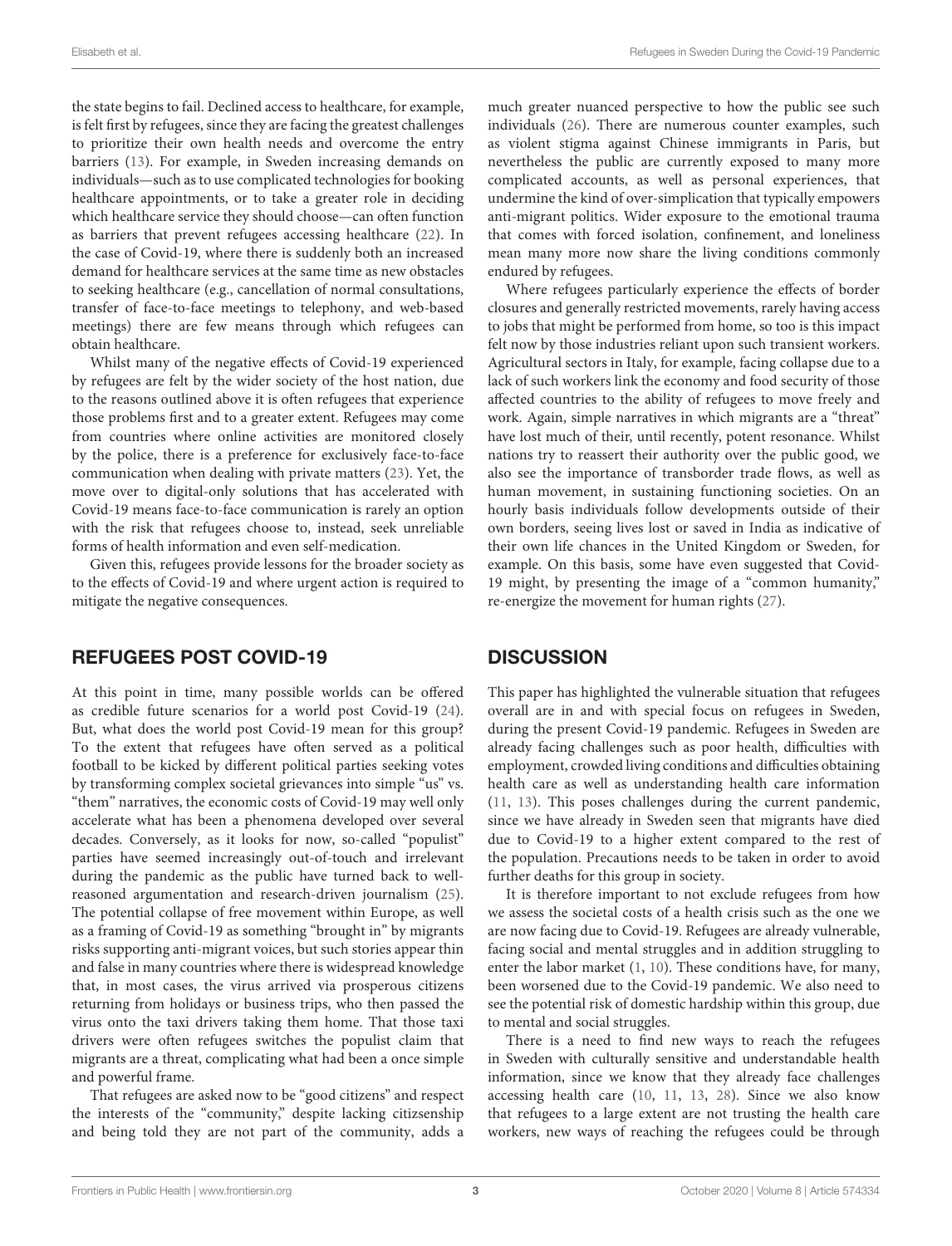community leaders, representatives of migrant associations or other influencers in the community [\(19\)](#page-3-18). We also need to ensure that refugees have the means to follow guidance, avoiding overcrowded and sub-standard accommodation that might foster the conditions conducive to the ongoing spread of Covid-19. This challenge on how to reach refugees during this pandemic is supported by Lancet Migration, that highlights the need to include refugees in the response to Covid-19 and to work toward decreasing the barriers that they face accessing prevention and health care during this pandemic [\(29\)](#page-4-7).

While many countries that receive refugees encourage them to learn the official language of the country, in times of global emergencies such as a pandemic, it is very critical that the information is translated into the languages best understood by the refugees and disseminated among them as a priority to contain the spread of a pandemic [\(28\)](#page-4-6). This is confirmed by Lancet Migration that highlights the need for accurate, linguistically and culturally appropriate public communication and information, alongside community mobilization [\(30\)](#page-4-8). It should be reiterated that providing better information is insufficient if refugees are not economically supported to follow that information in their living conditions. As Covid-19 demonstrates, human health needs to be understood holistically, meaning that the vulnerability of any individuals, or even nations,

## **REFERENCES**

- <span id="page-3-0"></span>1. Mangrio E, Carlson E, Zdravkovic S. Newly arrived refugee parents in Sweden and their experience of the resettlement process: a qualitative study. Scand J Public Health. (2019). doi: [10.1177/1403494819893535.](https://doi.org/10.1177/1403494819893535) [Epub ahead of print].
- <span id="page-3-1"></span>2. World Health Organization. Report on the Health of Refugees and Migrants in the WHO European Region. Available online at: [https://apps.who.int/](https://apps.who.int/iris/bitstream/handle/10665/311347/9789289053846-eng.pdf) [iris/bitstream/handle/10665/311347/9789289053846-eng.pdf](https://apps.who.int/iris/bitstream/handle/10665/311347/9789289053846-eng.pdf) (accessed September 28, 2020).
- <span id="page-3-2"></span>3. Holmes EA, O'Connor RC, Perry VH, Tracey I, Wessely S, Arseneault L, et al. Multidisciplinary research priorities for the COVID-19 pandemic: a call for action for mental health science. Lancet Psychiatry. (2020) 7:547– 60. doi: [10.1016/S2215-0366\(20\)30168-1](https://doi.org/10.1016/S2215-0366(20)30168-1)
- <span id="page-3-3"></span>4. Ohlin. Utlandsfödda är överrepresenterade bland de smittade. Stockholm: Läkartidningen (2020).
- <span id="page-3-4"></span>5. Weston S, Frieman MB. COVID-19: knowns, unknowns, and questions. mSphere. [\(2020\) 5:e00203-20. doi: 10.1128/mSphere.](https://doi.org/10.1128/mSphere.00203-20) 00203-20
- <span id="page-3-5"></span>6. Worldometer. COVID-19 Coronavirus Pandemic. (2020). Available online at:<https://www.worldometers.info/coronavirus/#countries> (accessed September 28, 2020).
- <span id="page-3-6"></span>7. Zhou P, Yang X-L, Wang X-G, Hu B, Zhang L, Zhang W, et al. Discovery of a novel coronavirus associated with the recent pneumonia outbreak in humans and its potential bat origin. BioRxiv [Preprint][. \(2020\). doi: 10.1101/2020.01.](https://doi.org/10.1101/2020.01.22.914952) 22.914952
- <span id="page-3-7"></span>8. WorldObesity. Coronavirus Disease (COVID-19) Outbreak for People Living With Obesity. World Obesity (2019). Available online at: [https://www.](https://www.worldobesity.org/news/coronavirus-disease-covid-19-outbreak-for-people-living-with-obesity) [worldobesity.org/news/coronavirus-disease-covid-19-outbreak-for-people](https://www.worldobesity.org/news/coronavirus-disease-covid-19-outbreak-for-people-living-with-obesity)[living-with-obesity](https://www.worldobesity.org/news/coronavirus-disease-covid-19-outbreak-for-people-living-with-obesity) (accessed September 29, 2020).
- <span id="page-3-8"></span>9. World Health Organization. Q&A on Smoking and COVID-19 2020. Available online at: [https://www.who.int/news-room/q-a-detail/q-a-on-smoking-and](https://www.who.int/news-room/q-a-detail/q-a-on-smoking-and-covid-19)[covid-19](https://www.who.int/news-room/q-a-detail/q-a-on-smoking-and-covid-19) (accessed September 28, 2020).
- <span id="page-3-9"></span>10. Mangrio E, Carlzén K, Grahn M, Zdravkovic S. Kartläggning av nyligen nyanländas hälsa, levnadsvanor, sociala relationer, arbetsmarknad och boendemiljö efter etableringen. Delrapport från MILSA 2.0. (2020).

is a vulnerability for the whole population requiring urgent action. Where that vulnerability is caused by state controls explicitly intended to be hostile to the welfare of refugees, in respect to healthcare and Covid-19 these policies hurt not only refugees but also the health security of the broader population by undermining efforts to control the current, and future, pandemics.

# DATA AVAILABILITY STATEMENT

The original contributions presented in the study are included in the article/supplementary material, further inquiries can be directed to the corresponding author/s.

## AUTHOR CONTRIBUTIONS

P-SM has given scientific contributions to the paper. All authors have read and accepted the final version of the paper.

#### FUNDING

ME and SM are funded by The Swedish Foundation for International Cooperation in Research and Higher Education (STINT).

- <span id="page-3-10"></span>11. Zdravkovic S, Carlzén K, Grahn M, Mangrio E. Kartläggning av hälsa, levnadsvanor, sociala relationer, arbetsmarknad och boendemiljö bland arabisktalande nyanlända inom etableringen Delrapport från MILSA 2.0. (2020).
- <span id="page-3-11"></span>12. The Public Health Agency of Swedish. Folkhälsans utveckling (In Swedish). (2019).
- <span id="page-3-12"></span>13. Mangrio E, Carlson E, Zdravkovic S. Understanding experiences of the Swedish health care system from the perspective of newly arrived refugees. BMC Res Notes. (2018) 11:616. doi: [10.1186/s13104-018-3728-4](https://doi.org/10.1186/s13104-018-3728-4)
- <span id="page-3-13"></span>14. välfärdscenter N. Information och politiska beslut som rör nyanländas situation kopplat till coronakrisen (In Swedish) (2020). Available online at: https:// [nordicwelfare.org/integration-norden/nyheter/aktuell-information-om-initia](https://nordicwelfare.org/integration-norden/nyheter/aktuell-information-om-initiativ-och-politiska-beslut-i-norden-som-ror-nyanlandas-situation-kopplat-till-coronakrisen/) tiv-och-politiska-beslut-i-norden-som-ror-nyanlandas-situation-kopplattill-coronakrisen/ (accessed September 28, 2020).
- <span id="page-3-14"></span>15. Valeriani G, Vukovic IS, Mollica R. Unconventional answers to unprecedented challenges: the Swedish experience during the COVID-19 outbreak. J Prev Med Public Health. (2020) 53:233–5. doi: [10.3961/jpmph.20.235](https://doi.org/10.3961/jpmph.20.235)
- <span id="page-3-15"></span>16. Kluge HHP, Jakab Z, Bartovic J, D'Anna V, Severoni S. Refugee and migrant health in the COVID-19 response. Lancet. (2020) 395:1237– 9. doi: [10.1016/S0140-6736\(20\)30791-1](https://doi.org/10.1016/S0140-6736(20)30791-1)
- <span id="page-3-16"></span>17. Council NR. 10 Things you should know about Coronavirus and refugees. (2020). Available online at: [https://www.nrc.no/news/2020/march/10-things](https://www.nrc.no/news/2020/march/10-things-you-should-know-about-coronavirus-and-refugees/)[you-should-know-about-coronavirus-and-refugees/](https://www.nrc.no/news/2020/march/10-things-you-should-know-about-coronavirus-and-refugees/) (accessed September 28, 2020).
- <span id="page-3-17"></span>18. Jonzon R. Health assessments of asylum seekers within the Swedish healthcare system: A study of the interface between control and care, and how structure and procedures may influence access and coverage. Umeå: Umeå universitet (2019). p.75.
- <span id="page-3-18"></span>19. Kavaliunas A, Ocaya P, Mumper J, Lindfeldt I, Kyhlstedt M. Swedish policy analysis for COVID-19. Health Policy Technol. (2020). doi: [10.2139/ssrn.3656245.](https://doi.org/10.2139/ssrn.3656245) [Epub ahead of print].
- <span id="page-3-19"></span>20. Johansson C. COVID-19 and labour law: Sweden. Italian Labour Law J. (2020) 13:1–5. Available online at: [https://illej.unibo.it/article/view/10774/](https://illej.unibo.it/article/view/10774/10724) [10724](https://illej.unibo.it/article/view/10774/10724)
- <span id="page-3-20"></span>21. Nam Y. Welfare reform and immigrants: noncitizen eligibility restrictions, vulnerable immigrants, and the social service providers. J Immig Refugee Stud. (2011) 9:5–19. doi: [10.1080/15562948.2010.522467](https://doi.org/10.1080/15562948.2010.522467)